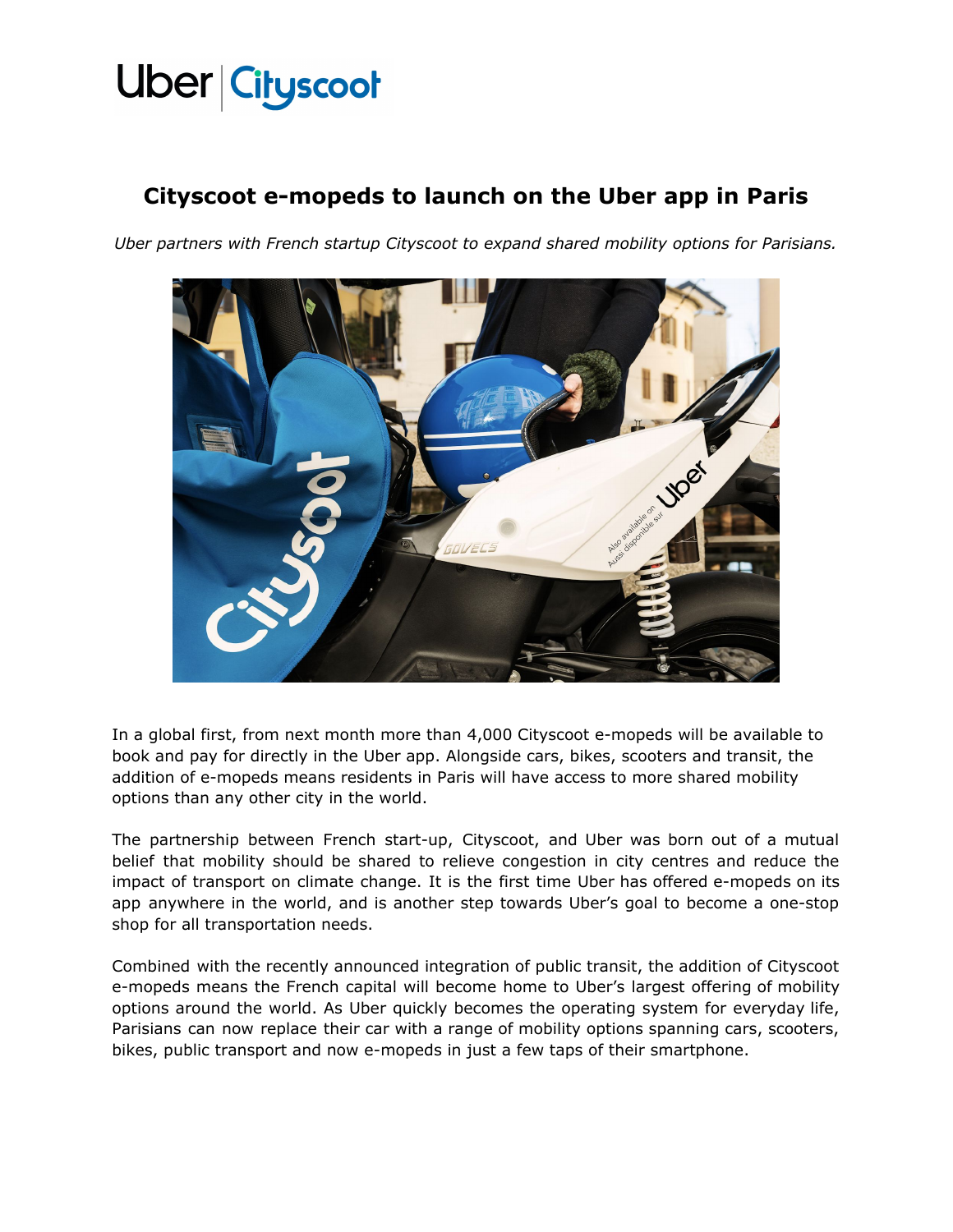## Uber Cityscoot

For Billy Guernier, Uber's Head of New Mobility Platform: "*We're delighted to find new ways for people to move around without the need to own a car. The integration of Cityscoot in the Uber app shows how we can become a one stop-shop for all your mobility needs while giving Cityscoot the opportunity to reach new customers. We are proud to help a local player - leader on its market and recognized as a national champion by French government - grow faster and further expand in Europe."*

Bertrand Fleurose, CEO, Cityscoot : *"Our partnership with Uber complements their offer and allows us to get further visibility among their wide rider-base. With the convenience and ease of use of our e-mopeds, I trust this will result in additional trips. The strength of the Uber platform will contribute to our expansion in France and beyond, and will boost our growth."*

#### **A seamless experience that complements Uber's mutil-modal platform**



With the Cityscoot option in the Uber App, users will instantly be able to locate and book one of the 4,000 available e-mopeds.

Cityscoot e-mopeds will continue to be offered at the same pricing of 29 cts/minute, payment being automatically managed on the Uber app.

Alongside cars, scooters and bikes, the option will be featured on the home screen and in the tab.

Uber, JUMP and Cityscoot services complement each other both in terms of usage and pricing, allowing riders to access a range of options adapted to their needs:

 $\rightarrow$  JUMP scooters for very short distances: <2 km

 $\rightarrow$  JUMP bikes for short distances: 3 km on average

 $\rightarrow$  E-mopeds for mid-distances: 4 km on average

 $\rightarrow$  Cars for long distances: 9 km on average

#### **How does it work?**

- Open the Uber App
- Next to the cars, bikes and scooters, all electric mopeds available around you show up on the home screen
- Select the e-moped of your choice and follow the itinerary
- Unlock the e-moped by typing the pin on the handlebar
- Put your helmet on (located under your seat), a hairnet is also at your disposal
- The journey starts! Drive on the road and not on the bike or bus lanes
- Once your ride is complete, park your electric moped within a Cityscoot zone or at an authorized place - car and motorbike parking spots - then click on "end the trip"